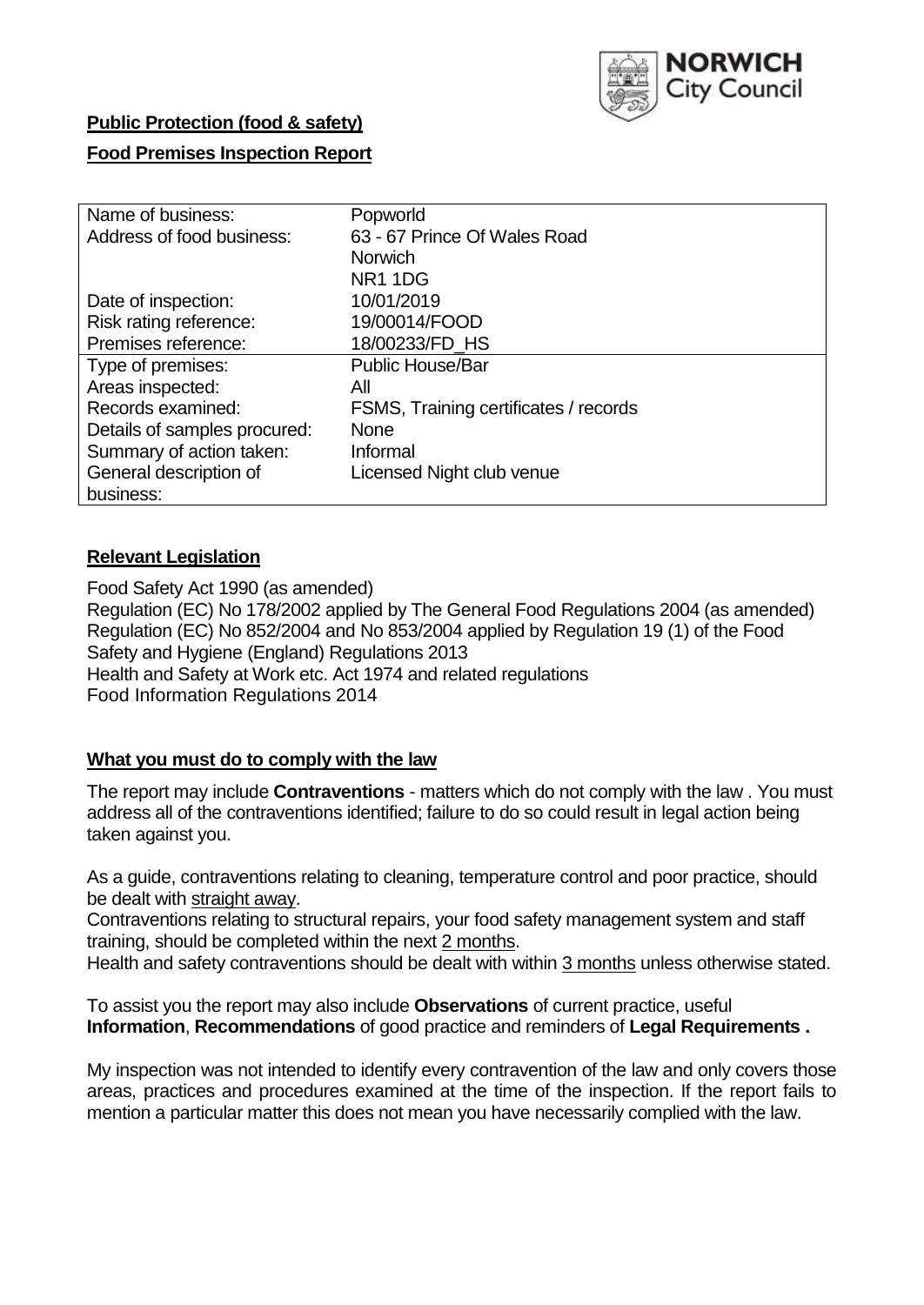# **FOOD SAFETY**

### **How we calculate your Food Hygiene Rating:**

The food safety section has been divided into the three areas which you are scored against for the hygiene rating: 1. food hygiene and safety procedures, 2. structural requirements and 3. confidence in management/control procedures. Each section begins with a summary of what was observed and the score you have been given. Details of how these scores combine to produce your overall food hygiene rating are shown in the table.

| <b>Compliance Area</b>                     |          |                  |           | <b>You Score</b> |                |    |           |    |                |  |  |
|--------------------------------------------|----------|------------------|-----------|------------------|----------------|----|-----------|----|----------------|--|--|
| Food Hygiene and Safety                    |          |                  |           | 0                | 5              | 10 | 15        | 20 | 25             |  |  |
| <b>Structure and Cleaning</b>              |          |                  | 0         | 5                | 10             | 15 | 20        | 25 |                |  |  |
| Confidence in management & control systems |          |                  | $\bf{0}$  | 5                | 10             | 15 | 20        | 30 |                |  |  |
|                                            |          |                  |           |                  |                |    |           |    |                |  |  |
| <b>Your Total score</b>                    | $0 - 15$ | 20               | $25 - 30$ |                  | $35 - 40$      |    | $45 - 50$ |    | > 50           |  |  |
| <b>Your Worst score</b>                    | 5        | 10 <sup>10</sup> | 10        |                  | 15             |    | 20        |    | $\blacksquare$ |  |  |
|                                            |          |                  |           |                  |                |    |           |    |                |  |  |
| <b>Your Rating is</b>                      | 5        | 4                |           | 3                | $\overline{2}$ |    |           |    | $\overline{0}$ |  |  |

Your Food Hygiene Rating is 5 - a very good standard



## **1. Food Hygiene and Safety**

Food Hygiene standards are excellent. You demonstrated full compliance with legal requirements. You have safe food handling practices and procedures and all the necessary control measures to prevent cross-contamination are in place. **(Score 0)**

#### Contamination risks

**Observation** I was pleased to see you were able to demonstrate effective controls to prevent cross-contamination. The ice machine was maintained in a clean condition, hand wash basins were well stocked with liquid soap and paper towels

### **2. Structure and Cleaning**

The structure facilities and standard of cleaning and maintenance are all excellent and you demonstrated full compliance with the law. There is evidence of effective pest control and procedures are in place to rectify any problems as they arise. There is good provision for waste disposal. **(Score 0)**